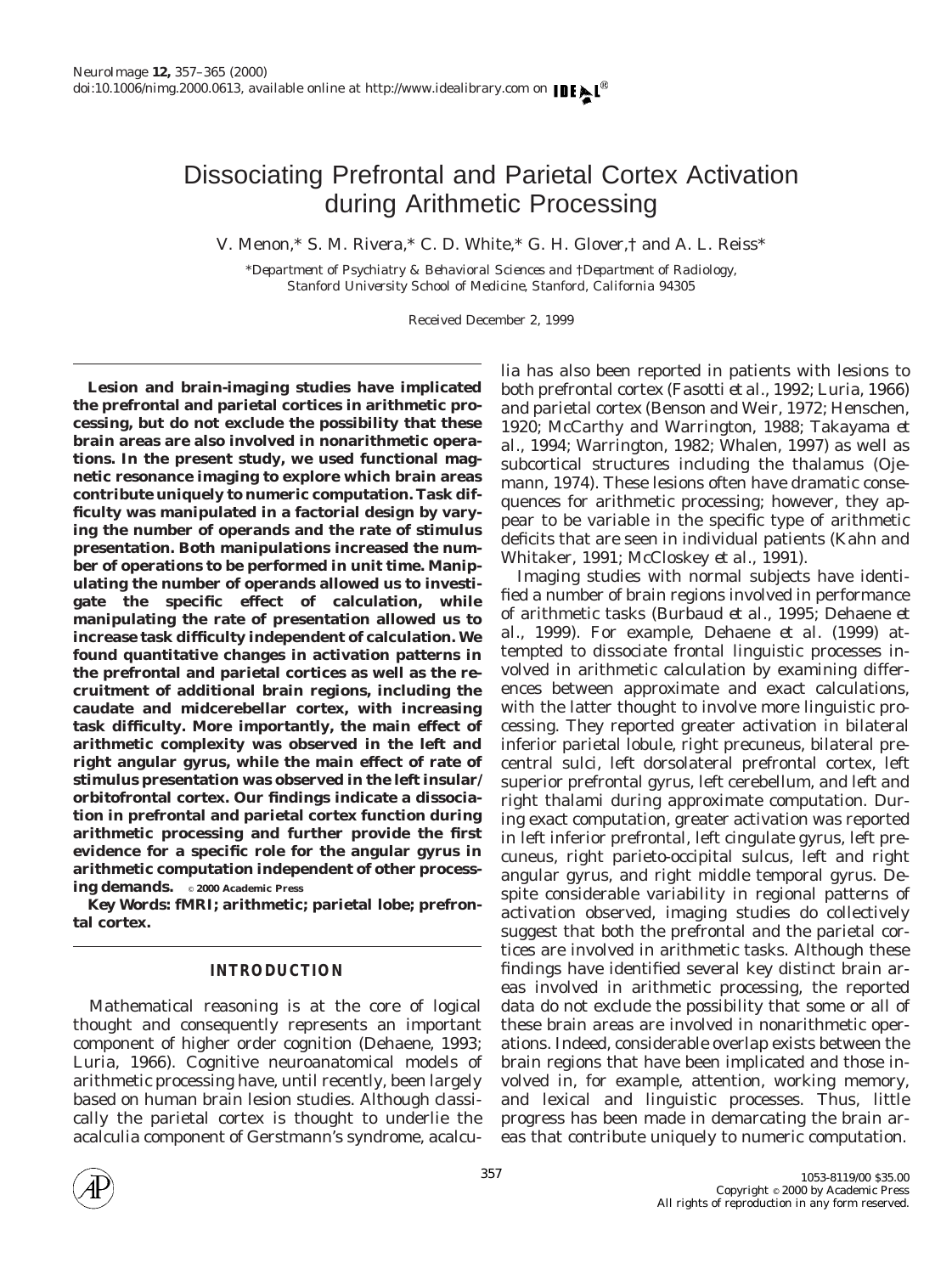In this study, we investigate how brain activation changes as the amount of computation is manipulated, an issue that has been left unexplored by studies to date. This paradigm provides us with a mechanism for discerning which brain areas are critically involved in arithmetic operations. Previous imaging studies of arithmetic processing have been limited to reporting brain activation during either addition (Dehaene *et al.,* 1999) or subtraction (Burbaud *et al.,* 1995, 1999; Rueckert *et al.,* 1996). We use addition and subtraction as basic arithmetic operations in order to reduce the amount of arithmetic fact retrieval and rote memory. Subjects viewed arithmetic equations in the form " $a +$  $c - b = d'$  and were asked to judge whether the results were correct. The difficulty of arithmetic operations was manipulated in a factorial design using two levels of arithmetic complexity (two or three operands) and two levels of stimulus presentation rate. Both manipulations increased the number of operations to be performed in unit time. The three-operand condition involved both an additional operand and switching

between addition and subtraction. Manipulating the number of operands therefore allowed us to investigate the general effect of arithmetic complexity. On the other hand, manipulating the rate of presentation allowed us to increase task difficulty independent of calculation.

We investigate which brain regions show changes in activation across these experimental factors. Regional changes in activation across levels of these factors would reveal which brain regions are most critical for performing the arithmetic task and which regions provide supporting functions. We hypothesized that processing rate and number of operands would differentially affect the prefrontal and parietal cortices.

# **MATERIALS AND METHODS**

# **Subjects**

Sixteen healthy, right-handed subjects (8 males and 8 females; ages 16.84–23.02 years mean 20.28) participated in the study after giving written informed consent. The Human Subjects Committee at Stanford University School of Medicine approved all protocols used in this study. Subjects were also assessed using the Wechsler Adult Intelligence Scale, 3rd ed. (WAIS-III).

# **Six-Second Math Experimental Design**

The experiment began with a 30-s rest epoch followed by six alternating 30-s epochs of "easy" (twooperand equation) experimental trials and control trials. These six easy experimental epochs were followed by a second 30-s rest epoch. Following the second rest were six alternating 30-s epochs of "difficult" (threeoperand equation) experimental trials and control trials. Following these six difficult experimental epochs was a third 30-s rest epoch. During the rest condition, subjects passively viewed a blank screen. Easy experimental epochs consisted of five two-operand addition or subtraction problems (randomly intermixed) with either a correct or an incorrect resultant (e.g.,  $1 + 2 =$  $3$  or  $5 - 2 = 4$ ). Difficult experimental epochs consisted of five three-operand addition/subtraction problems with either a correct or an incorrect resultant (e.g.,  $6 3 + 5 = 8$  or  $6 + 2 - 3 = 4$ ). All experimental and control stimuli were presented for 5250 ms, with an ISI of 750 ms. Sixty percent of the results were correct and required a button press and the other 40% were incorrect. Equal numbers of button presses were required for experimental and control trials. Of the incorrectresultant trials, half of the results were one more than the correct answer, and half were one less than the correct answer. During all experimental epochs the instruction "Push if Correct" was displayed for the entire length of the epoch. Subjects were instructed to respond with a key press only when the resultant of the math equation was correct. Control epochs for the blocks of easy experimental trials comprised five stimuli, each consisting of a string of five single digits. Control epochs for the blocks of difficult experimental trials comprised five stimuli, each consisting of a string of seven single digits. During the control epochs the instruction "Push for 0" was displayed the entire length of the epoch (6000 ms). Subjects were instructed to respond with a key press only when a 0 appeared in the string of digits.

# **Three-Second Math Experimental Design**

The design of the 3-s math experiment was identical to that of the 6-s experiment with three exceptions. First, the easy and difficult experimental and control epochs consisted of nine, rather than five stimuli. Second, each stimulus was presented for 2625 ms (rather than for 5250 ms), with an ISI of 708 ms (rather than 750 ms). Third, 66% of the results were correct and required a button press (as opposed to 60%) and the remaining 34% were incorrect.

# **Behavioral Data Analysis**

The reaction time (RT) and number of correct and incorrect responses to Experimental and Control events were computed separately for the 6-s and the 3-s math experiments. Percentage correct and incorrect responses and RTs were compared using an analysis of variance (ANOVA).

# **fMRI Acquisition**

Images were acquired on a 1.5-T GE Signa scanner with Echospeed gradients using a custom-built wholehead coil that provides a 50% advantage in signal-to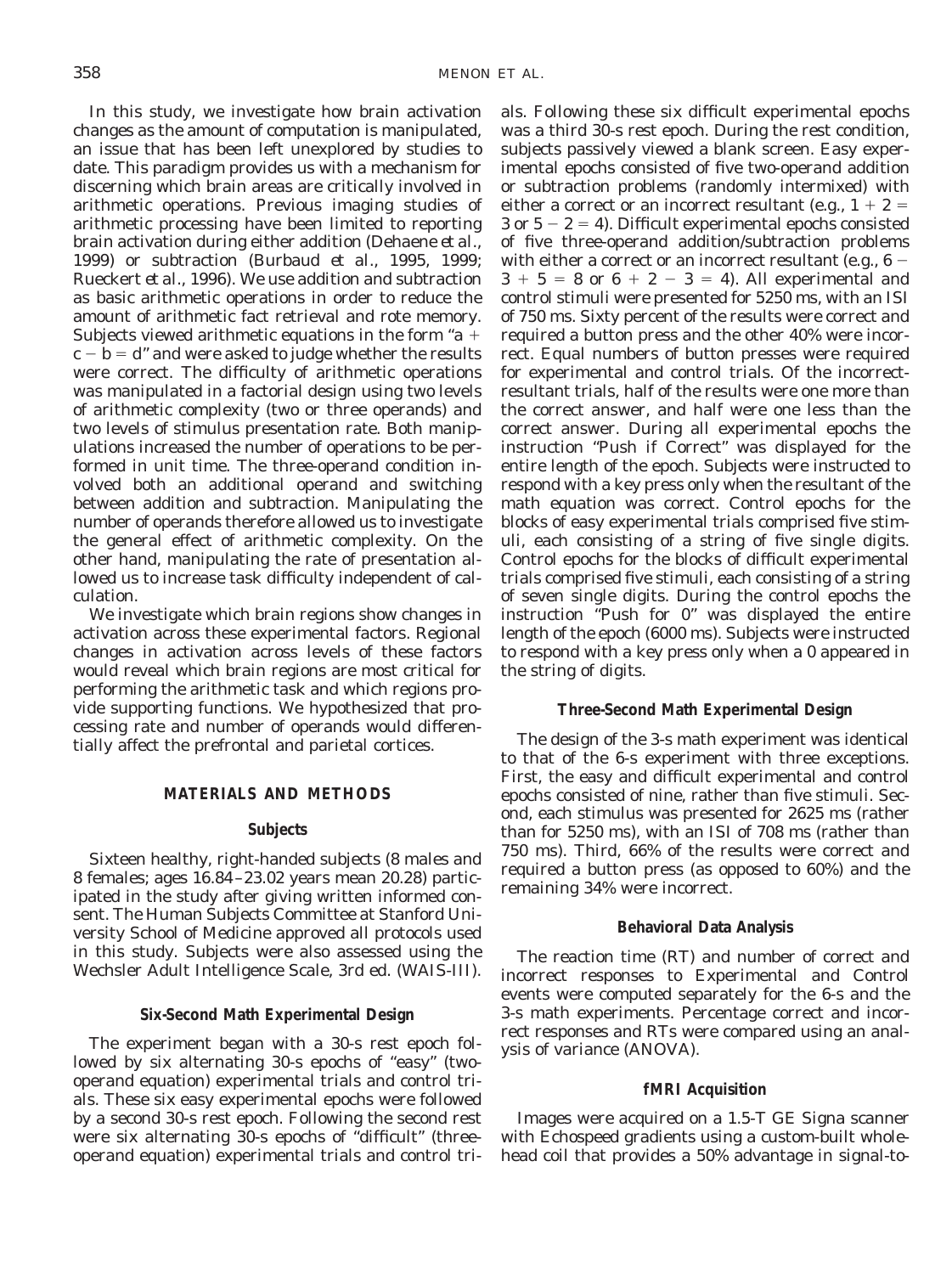noise ratio over that of the standard GE coil (Hayes and Mathias, 1996). A custom-built head holder was used to prevent head movement. Eighteen axial slices (6 mm thick, 1 mm skip) parallel to the anterior and posterior commissure covering the whole brain were imaged with a temporal resolution of 2 s using a T2\* weighted gradient echo spiral pulse sequence (TR  $=$ 2000 ms,  $TE = 40$  ms, flip angle  $89^{\circ}$ , and one interleave) (Glover and Lai, 1998). The field of view was 240 mm and the effective in-plane spatial resolution was 4.35 mm. To aid in localization of functional data, high-resolution T1-weighted spoiled grass gradient recalled 3D MRI sequence with the following parameters was used:  $TR = 24$  ms,  $TE = 5$  ms, flip angle 40 $^{\circ}$ , 24-cm field of view, 124 slices in sagittal plane,  $256 \times 192$ matrix, acquired resolution  $1.5 \times 0.9 \times 1.2$  mm. The images were reconstructed as a  $124 \times 256 \times 256$  matrix with a 1.5  $\times$  0.9  $\times$  0.9-mm spatial resolution. Structural and functional images were acquired in the same scan session.

The task was programmed using Psyscope (Cohen *et al.,* 1993) on a Macintosh (Sunnyvale, CA) notebook computer. Initiation of scan and task was synchronized using a TTL pulse delivered to the scanner timing microprocessor board from a CMU Button Box microprocessor (http://poppy.psy.cmu.edu/psyscope) connected to the Macintosh. Stimuli were presented visually at the center of a screen using a custom-built magnet-compatible projection system (Resonance Technology, CA).

# **Image Preprocessing**

Images were reconstructed, by inverse Fourier transform, for each of the 225 time points into 64  $\times$  $64 \times 18$  image matrices (voxel size  $3.75 \times 3.75 \times 7$ mm). FMRI data were preprocessed using SPM99 (http://www.fil.ion.ucl.ac.uk/spm). Images were corrected for movement using least-square minimization without higher order corrections for spin history and normalized to stereotaxic Talairach coordinates (Talairach and Tournoux, 1988). Images were then resampled every 2 mm using sinc interpolation and smoothed with a 4-mm Gaussian kernel to decrease spatial noise.

# **Statistical Analysis**

Statistical analysis was performed on individual and group data using the general linear model and the theory of Gaussian random fields as implemented in SPM99 (Friston *et al.,* 1995). This method takes advantage of multivariate regression analysis and corrects for temporal and spatial autocorrelations in the fMRI data. Activation foci were superposed on high-resolution T1-weighted images and their locations interpreted using known neuroanatomical landmarks (Duvernoy and Bourgouin, 1999; Mai *et al.,* 1997).

A within-subjects procedure was used to model all the effects of interest for each subject. Individual subject models were identical across subjects (i.e., a balanced design was used). Confounding effects of fluctuations in global mean were removed by proportional scaling in which, for each time point, each voxel was scaled by the global mean at that time point. Lowfrequency noise was removed with a high-pass filter (0.5 cycles/min) applied to the fMRI time series at each voxel. A temporal smoothing function (Gaussian kernel corresponding to dispersion of 8 s) was applied to the fMRI time series to enhance the temporal signal-tonoise ratio. We then defined the effects of interest for each subject with the relevant contrasts of the parameter estimates.

Group analysis was performed using a randomeffects model that incorporated a two-stage hierarchical procedure. This model estimates the error variance for each condition of interest across subjects, rather than across scans (Holmes and Friston, 1998), and therefore provides a stronger generalization to the population from which data are acquired. This analysis proceeded in two steps. In the first step, contrast images for each subject and each effect of interest were generated as described above. In the second step, these contrast images were analyzed using a general linear model to determine voxel-wise *t* statistics. One contrast image was generated per subject, per effect of interest (e.g., 3-s ISI, two-operand condition, minus the control condition). A one-way *t* test was then used to determine group activation for each effect. Finally, the *t* statistics were normalized to *Z* scores, and significant clusters of activation were determined using the joint expected probability distribution of height and extent of *Z* scores (Poline *et al.,* 1997), with height  $(Z > 2.33; P < 0.01)$ and extent thresholds  $(P < 0.01)$ .

Contrast images were calculated using a withinsubject design for the following conditions: (i) 3-s ISI, three operand; (ii) 3-s ISI, two operand; (iii) 6-s ISI, three operand; (iv) 6-s ISI, two operand; (v) main effect of rate; (vi) main effect of number of operands; and (vii) interaction between rate and number of operands. In order to calculate the main effect of number of operands, activation was averaged across the two levels of ISI, and the two-operand activation was subtracted from the three-operand activation. The main effect of rate (ISI) was calculated by averaging activation across the two levels of number of operands and subtracting 6-s ISI activation from 3-s ISI activation. Taking "3-operand minus 2-operand" activation for the 3-s ISI and subtracting "3-operand minus 2-operand" activation for the 6-s ISI determined the interaction effect.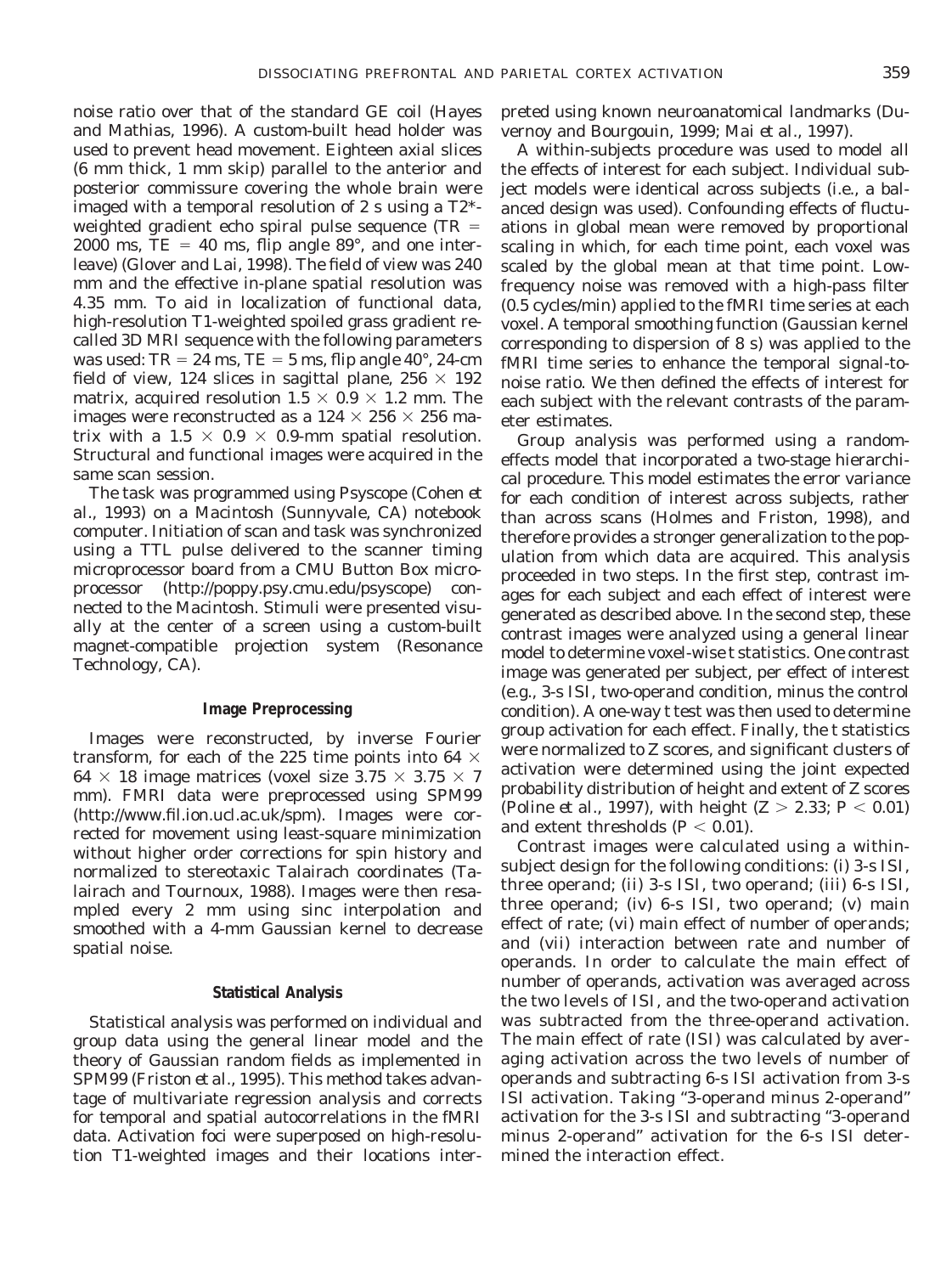#### **TABLE 1**

|                             | $6-s$ ISI.<br>control<br>equations | $6-s$ ISI.<br>2-operand<br>equations | $6-s$ ISI.<br>3-operand<br>equations | $3$ -s ISI.<br>control<br>equations | $3-s$ ISI.<br>2-operand<br>equations | $3$ -s ISI.<br>3-operand<br>equations |
|-----------------------------|------------------------------------|--------------------------------------|--------------------------------------|-------------------------------------|--------------------------------------|---------------------------------------|
| Mean % correct              |                                    |                                      |                                      |                                     |                                      |                                       |
| (SD)                        | 99.6(0.011)                        | 98.7 (0.027)                         | 96.7 (0.059)                         | 99.5 (0.008)                        | 97.9 (0.027)                         | 95.8 (0.060)                          |
| Mean RT (SD)                | 818.44 (144.03)                    | 1233.87 (224.85)                     | 2012.34 (327.29)                     | 733.52 (107.98)                     | 960.04 (198.47)                      | 1696.43 (343.34)                      |
| Mean % false<br>alarms (SD) | 0.2(0.008)                         | 1.3(0.027)                           | 2.5(0.041)                           | $\bf{0}$                            | 1.6(0.019)                           | 1.2(0.018)                            |

Behavioral Data: Mean Percentage Correct, Reaction Times, and False Alarms for Experimental and Control Conditions

## **RESULTS**

## **Neuropsychological Assessments**

The mean (*M*) and standard deviations (SDs) for the WAIS-III scores were as follows: full-scale IQ,  $M = 130$ ,  $SD = 8.65$ ; verbal IQ,  $M = 130.25$ ,  $SD = 8.87$ ; performance IQ,  $M = 123.06$ , SD = 9.65; the arithmetic subscale,  $M = 14.25$ , SD = 2.57; working-memory index,  $M = 117.2$ ,  $SD = 13.95$ ; and processing-speed index,  $M = 120$ , SD = 12.88. Regression correlation analyses showed no significant relationship between behavioral performance on the tasks and any of these IQ measures.

#### **Behavioral**

Mean percentage correct, RTs, and false alarms for the four experimental conditions are shown in Table 1. Each dependent variable was analyzed using a  $2 \times 3$ repeated-measures ANOVA with within-subjects variables of ISI (3-s vs 6-s) and trial type (three-operand equations, two-operand equations, or control trials).

The analysis of percentage correct revealed a significant main effect of trial type,  $F(2, 30) = 5.645$ ,  $P <$ 0.01. The main effect of trial type indicates that percentage correct is lowest for the three-operand equation trials and highest in the control trials (see Table 1). Neither the main effect of ISI nor the interaction was significant.

The analysis of reaction times revealed significant main effects of ISI,  $F(1, 15) = 65.03$ ,  $P < 0.000$ , and trial type,  $F(2, 30) = 170.25$ ,  $P < 0.000$ . In addition, there emerged a significant interaction between ISI and trial type,  $F(2, 30) = 9.76$ ,  $P < 0.000$ . Post hoc Sheffe tests showed that reaction time was higher for the 6-s compared to the 3-s presentation in the twooperand  $(P < 0.000)$  and the three-operand conditions  $(P < 0.000)$ , whereas in the control trials, reaction time was equivalent for the two ISIs  $(P > 0.47)$ . Note that reaction times were consistently longer for the 6-s ISI equations, even though these were presumably less difficult than the 3-s ISI equations. We attribute this difference to the fact that subjects had a longer time in which to respond per trial.

The analysis of false alarms revealed no significant main effects or interactions.

#### **Brain Activation**

All activations reported below are for experimental conditions contrasted with the corresponding control conditions. No significant clusters of activation were observed for the 6-s ISI, two-operand condition. For the 6-s, three-operand condition, significant activation was observed in the right inferior frontal gyrus (IFG), left IFG and middle frontal gyrus (MFG), left supramarginal gyrus (SMG), left angular gyrus (ANG), right ANG, and left presupplementary motor area (pre-SMA). For the 3-s ISI, two-operand condition, significant activation was observed in the left and right IFG, left MFG, left SMG, left ANG, left inferior temporal gyrus (ITG), left pre-SMA, and left premotor cortex. Finally, the largest amount of activation was observed in the 3-s ISI, three-operand condition. In addition to the bilateral IFG, MFG, ANG, SMG, premotor cortex, left pre-SMA, and left ITG, significant activation was observed in the left and right middle cerebellum, left and right caudate, and left ventrolateral nucleus of the thalamus. Table 2 provides further details concerning the regions activated in each of these conditions. Figure 1 shows the surface rendering for the three conditions where significant clusters of activation were found.

## *Main Effect of Rate*

A significant main effect of rate of stimulus presentation was observed in the left insula and the basal operculum of the orbitofrontal gyrus. Table 2 shows the details of the activation focus, Fig. 2a shows a surface rendering of the activation, and Fig. 3a provides a more precise localization of the activation superposed on a high-resolution structural image. Figure 4 (top row) depicts the activation time series from a  $3\text{-mm}^3$  region surrounding the peak activation for the main effect of rate and shows greater activation during the 3-s compared to the 6-s stimulus presentation.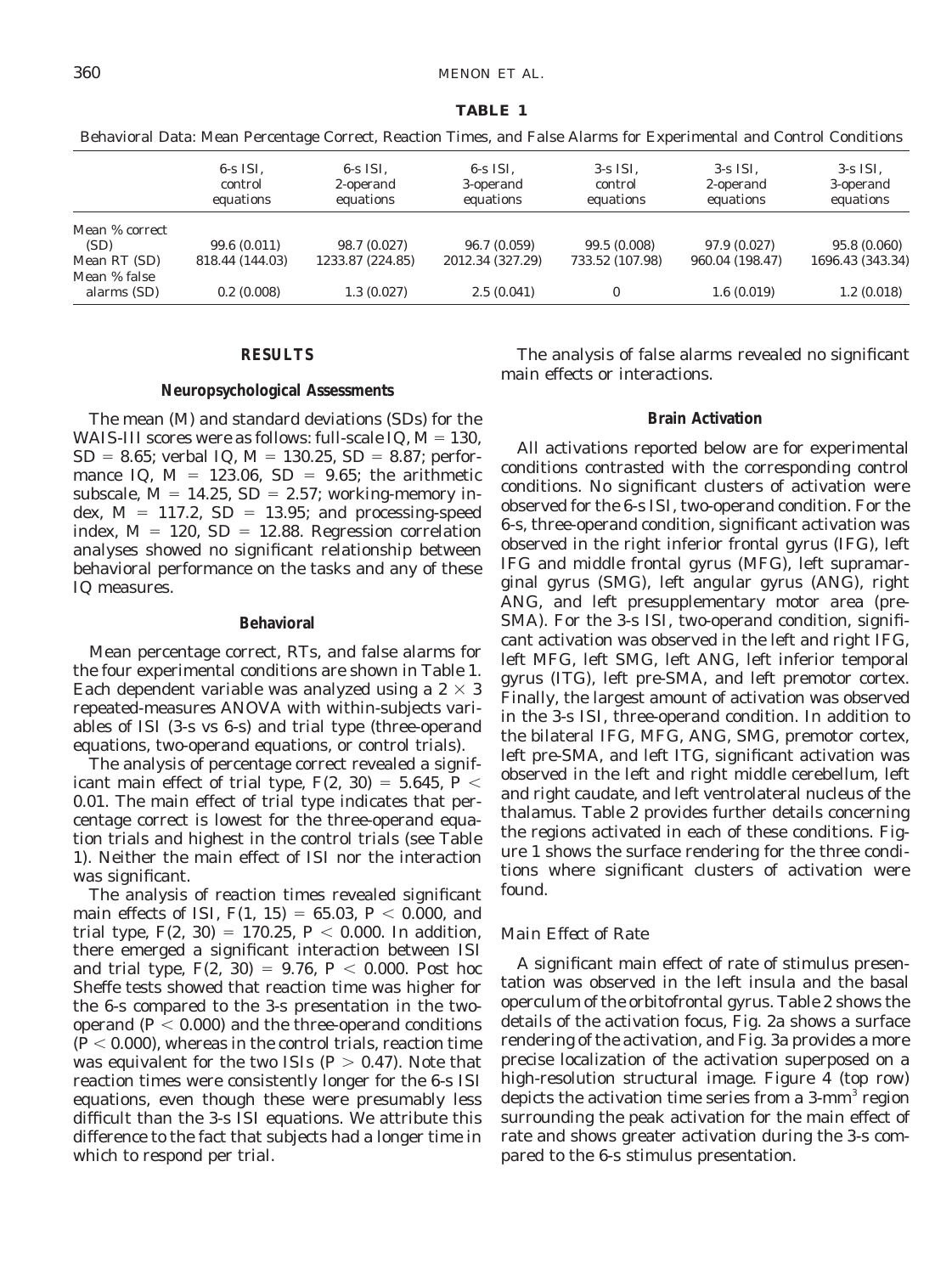#### **TABLE 2**

#### **Comparison** Area *P* value No. of voxels in cluster *Z* max Peak coordinates 3-s 3-operand R ANG/intraparietal sulcus (BA 39/7) 0.000 2381 5.61 30 −76 40<br>1. ANG/intraparietal sulcus (BA 39/7) 0.000 6619 5.37 −26 −78 42 L ANG/intraparietal sulcus (BA 39/7) 0.000 6619 5.37 - 26 - 78 42 *L SMG/ANG (BA 40) 9.46* 2*48* 2*50 50 L ITG* (*BA* 37) *6.15* **2***50* **-** *62* **- 10** *L middle cerebellum 3.88* 2*36* 2*66* 2*36* Pre-SMA/premotor (BA 6) 0.000 4902 5.29 0 16 58 *L IFG/MFG (BA 44/9) 5.67* 2*44 10 26 L orbital gyrus/frontal operculum 4.15* 2*42 26* 2*4 L* premotor (BA 44/45)  $\begin{matrix} 4.58 & -36 & -2 & 44 \\ 4.58 & -36 & -2 & 44 \end{matrix}$ <br>15G/MFG (BA 44/45)  $\begin{matrix} 0.000 & 2533 & 4.35 & 52 & 12 & 22 \\ 0.000 & 0.000 & 0.000 & 0.000 & 0.000 \end{matrix}$ R IFG/MFG (BA 44/45) 0.000 2533 4.35 52 12 22 *R orbital gyrus/frontal operculum 4.13 32 26 2* R middle cerebellum  $0.000$  740  $4.32$   $36 -62 -42$ <br>R premotor/MFG (RA 6)  $0.020$   $356$   $4.28$   $28$   $4.64$ R premotor/MFG (BA 6) 0.020 356 4.28 28 4 64 L caudate  $\begin{array}{cccc} 0.000 & 1305 & 4.15 & -16 & -4 & 6 \end{array}$ *L* thalamus (VL)  $\begin{array}{ccc} 4.13 & -12 & -14 & 8 \\ R \text{ caudate} & 3.82 & 8 & 6 \\ 4.13 & -12 & -14 & 8 \\ 2.13 & -12 & -14 & 8 \\ 3.82 & 8 & 6 & 4 \\ 1.13 & -12 & -14 & 8 \\ 1.13 & -12 & -14 & 8 \\ 1.14 & -1.1 & -1.1 & -1.1 \\ 1.15 & -1.1 & -1.1 & -1.1 \\ 1.17 & -1.1 & -1.1 & -1.1 \\ 1.18 & -1.1 & -$ *R caudate 3.82 8 6 4* 3-s, 2-operand R IFG (BA 44/45) 0.000 1235 4.77 54 32 16 L SMG/ANG (BA 39/40)  $0.001$  582  $4.53$   $-44$   $-48$  8 L pre-SMA (BA 6)  $0.004$  501  $4.42$   $-6$  12 50 L ITG (BA 37)  $0.044$   $326$   $4.13$   $-52$   $-50$   $-14$ Premotor (BA 6)  $0.000$  974  $3.77$   $-30$   $-4$  60<br>*LIFG/MFG (BA 44/45)*  $3.44$   $-42$  28 26 *L IFG/MFG (BA 44/45)* 3.44 6-s, 3-operand L SMG/ANG (BA 40) 0.000 2247 4.66 -48 -50 48 R IFG (BA 44) 0.029 317 4.59 50 14 24 R angular gyrus (BA 39/19) 0.000 1606 4.35 30 -76 30 L IFG op/MFG (BA 44/9)  $0.000$   $1003$   $4.17$   $-52$   $10$  30 L pre-SMA (BA 6)  $0.005$   $426$   $3.80$   $-2$   $22$   $44$ 6-s, 2-operand *No suprathreshold clusters* Main effect, rate L insular/orbital gyrus  $0.002$  395  $3.48$   $-34$  16  $-8$ Main effect, operands R ANG/intraparietal sulcus (BA 39/7) 0.000 823 4.16 26 −70 48<br>
L ANG/intraparietal sulcus (BA 39/7) 0.035 273 3.30 −26 −82 38 L ANG/intraparietal sulcus (BA 39/7) 0.035 273 3.30  $-26$  -82 38  $\text{L pre-SMA}$  0.011 334 3.95 -12 14 54 Interaction—rate and number of operands *No suprathreshold clusters*

#### Brain Areas That Showed Significantly Greater Activation during the Four Experimental Conditions Involving Arithmetic Processing, Compared to the Control Conditions

*Note.* For each significant cluster, the region of activation, cluster-level significance level, number of voxels activated, maximum *Z* score, and location of peak are shown. Secondary peaks are in italics.

# *Main Effect of Operands*

A significant main effect of number of operands was observed in the left and right angular gyrus and adjoining intraparietal sulcus as well as the left pre-SMA. Table 2 shows the details of the activation focus, Fig. 2b shows a surface rendering of the activation, and Fig. 3b provides a more precise localization of the activation superposed on a high-resolution structural image. Figure 4 (middle and bottom rows) depicts the activation time series from a 3-mm<sup>3</sup> region surrounding the peak activation for the main effect of operands in the left and right parietal cortex and shows greater activation during the three-operand, compared to the two-operand, condition.

#### *Interaction of Rate and Number of Operands*

No significant interaction between rate and number of operands was observed in any brain region.

# *Main Effect of Rate in the Control Condition*

When the data for just the control conditions were analyzed, a main effect of rate emerged in the left insula/opercular cortex and in the right insula.

# *Main Effect of Length of Digit String in the Control Condition*

When the data for just the control conditions were analyzed, no main effects were observed in any brain region.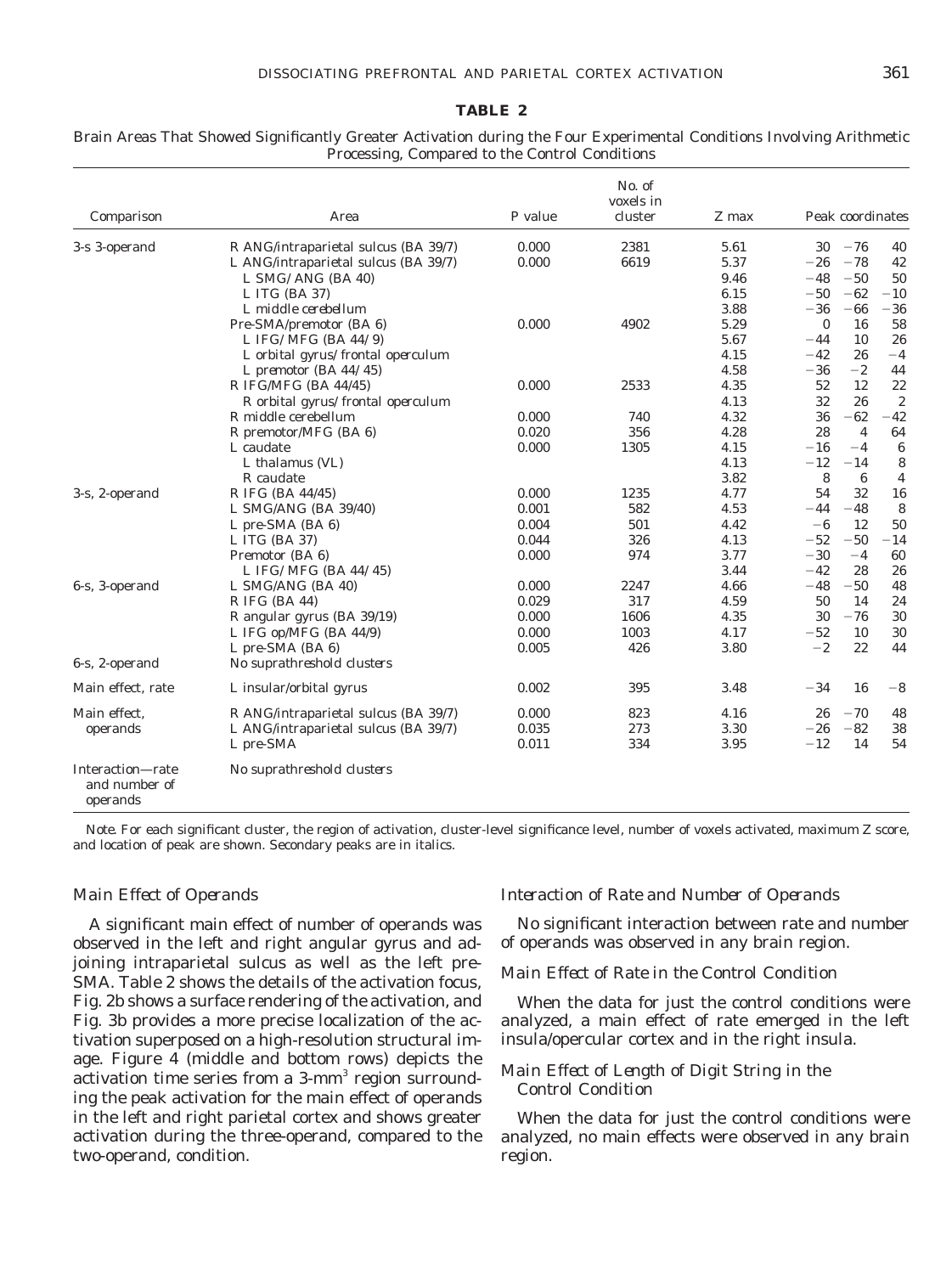a 3-second, 3-operand



**FIG. 1.** Brain areas that showed significantly greater activation during three experimental conditions involving arithmetic processing, contrasted to the control conditions. Significant activation was observed in a number of regions in the inferior and middle frontal gyri as well as the angular and supramarginal gyri in the parietal cortices. All activations reported in the present study were significant after height (*Z* . 2.33;  $P < 0.01$ ) and extent ( $P < 0.01$ ) thresholding.

# **DISCUSSION**

Consistent with previous imaging studies, we found activation related to arithmetic processing in the inferior and middle prefrontal gyri, the angular and supramarginal gyri, and a number of other discrete brain regions (Burbaud *et al.,* 1995). These regions also showed increased activation with overall task difficulty. Increases were observed both in the height and in the spatial extent of activation. Compared to the 3-s ISI, two-operand condition, the 3-s ISI, three-operand condition resulted in a more than twofold increase in the number of activated voxels in the prefrontal and parietal cortices. In addition, this most difficult condition resulted in the recruitment of the left and right caudate, left thalamus, and left and right middle cerebellum. These results suggest that additional corticothalamic–cerebellar circuits are recruited when more complex and rapid arithmetic processing is required.

The fact that the behavioral data revealed no interaction between number of operands and rate of stimulus presentation indicates that the two factors contribute independently to the task. This provides justification for assessing brain activation related to each factor separately. We observed significant changes with increase in rate of presentation only in the left frontal-insular region. This region borders, but appears to be distinct from, the opercular part of the inferior frontal gyrus. Previous imaging studies have found increased activation in the sensory cortex with increasing rate of presentation of auditory stimuli (Rees *et al.,* 1997); however, stimuli in the present study were presented at equal rates in both the arithmetic processing and the control conditions. Thus, the observed increase in activation with rate in the prefrontal cortex is not attributable to the requirement for rapid sensory processing. This region also showed an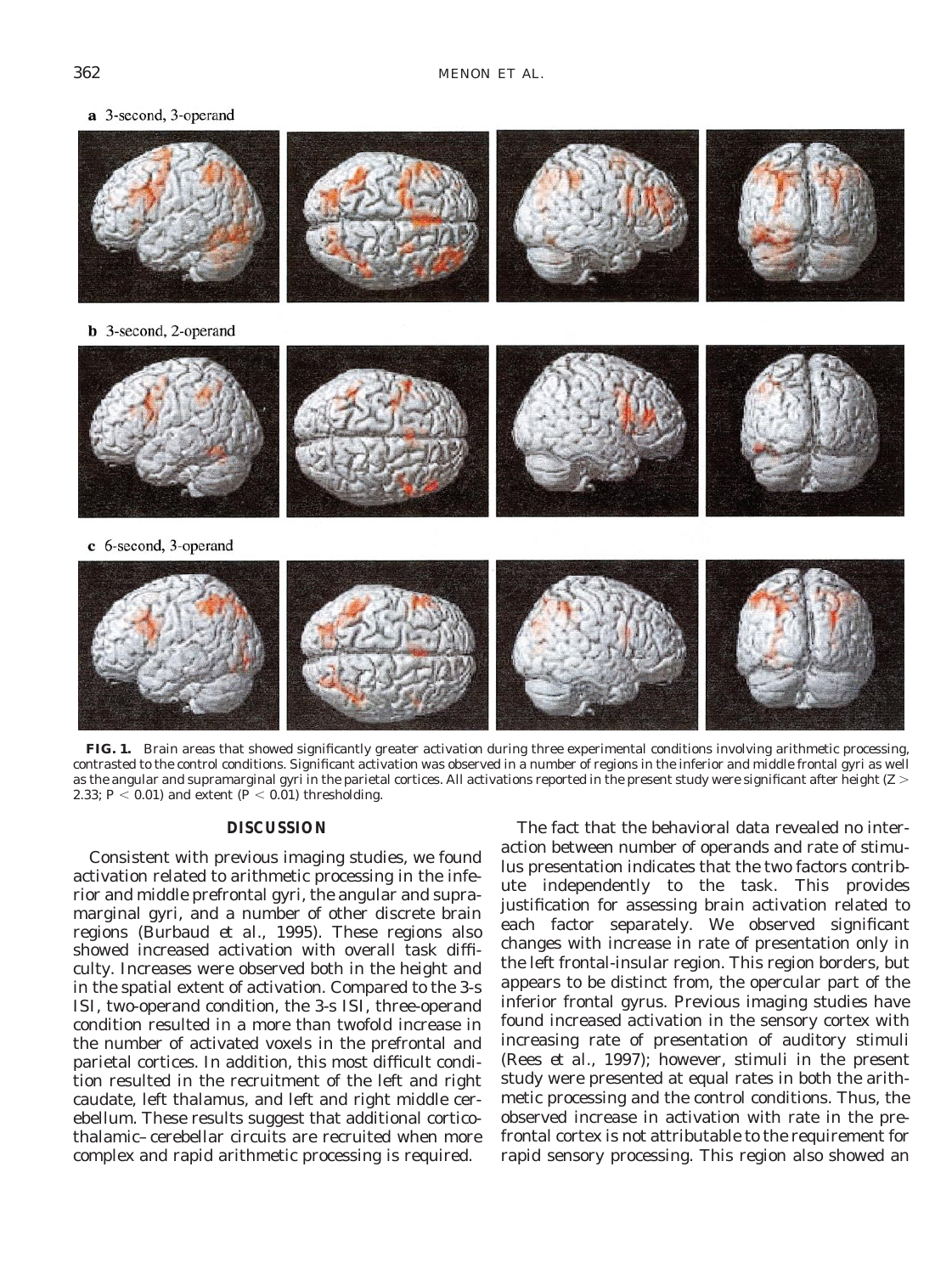

**FIG. 2.** The main effect of rate of stimulus presentation was observed in the prefrontal cortex (a) and the main effect of number of operands was observed in the parietal cortex (b).

effect of rate in the control condition, suggesting that it may be more generally involved in rapid perceptual and cognitive processing of stimuli. Further, this re-





**FIG. 3.** Precise localization of brain regions showing main effects of rate of stimulus presentation and number of operands. (a) The main effect of rate of stimulus presentation was observed in the basal opercular region of the orbitofrontal gyrus and the insular region adjoining the inferior frontal gyrus. (b) The main effect of number of operands was observed bilaterally in the angular gyrus and adjoining intraparietal sulcus in the parietal lobe (left) as well as the supplementary motor area (right). Activations are shown superposed on group-averaged  $(n = 16)$  high-resolution structural images.

gion is modulated by task difficulty since greater activation was observed in the experimental than in the control condition. Further studies are needed to elucidate whether this result applies more generally to other complex cognitive tasks. The functional role of the orbitofrontal-insular cortex activated in the present study has not been extensively investigated in neurophysiological studies. However, Rolls (1998) has suggested the involvement of the orbitofrontal cortex in the rapid learning of visual associations. Future studies should explore whether the effects of rapid processing are present in the adjoining opercular part of the inferior frontal gyrus and whether rate-related activation in both regions may be task- or modalityspecific.

With increasing number of operands, significant activation was observed bilaterally in a circumscribed region in the angular gyrus and adjoining intraparietal sulcus. No rate-related increase was observed in this region. Further, this region did not show an interaction between number of operands and rate. This pattern mirrors the lack of interaction found in our behavioral data and strengthens our suggestion of independence of the two factors. Therefore, the main effect of number of operands found in the parietal cortex appears to be task-specific and not to arise from generic task difficulty. Our findings provide the first evidence that brain activity in the angular gyrus and adjoining intraparietal sulcus is directly related to the degree of arithmetic complexity. These results are in excellent agreement with lesion studies (Benson and Weir, 1972;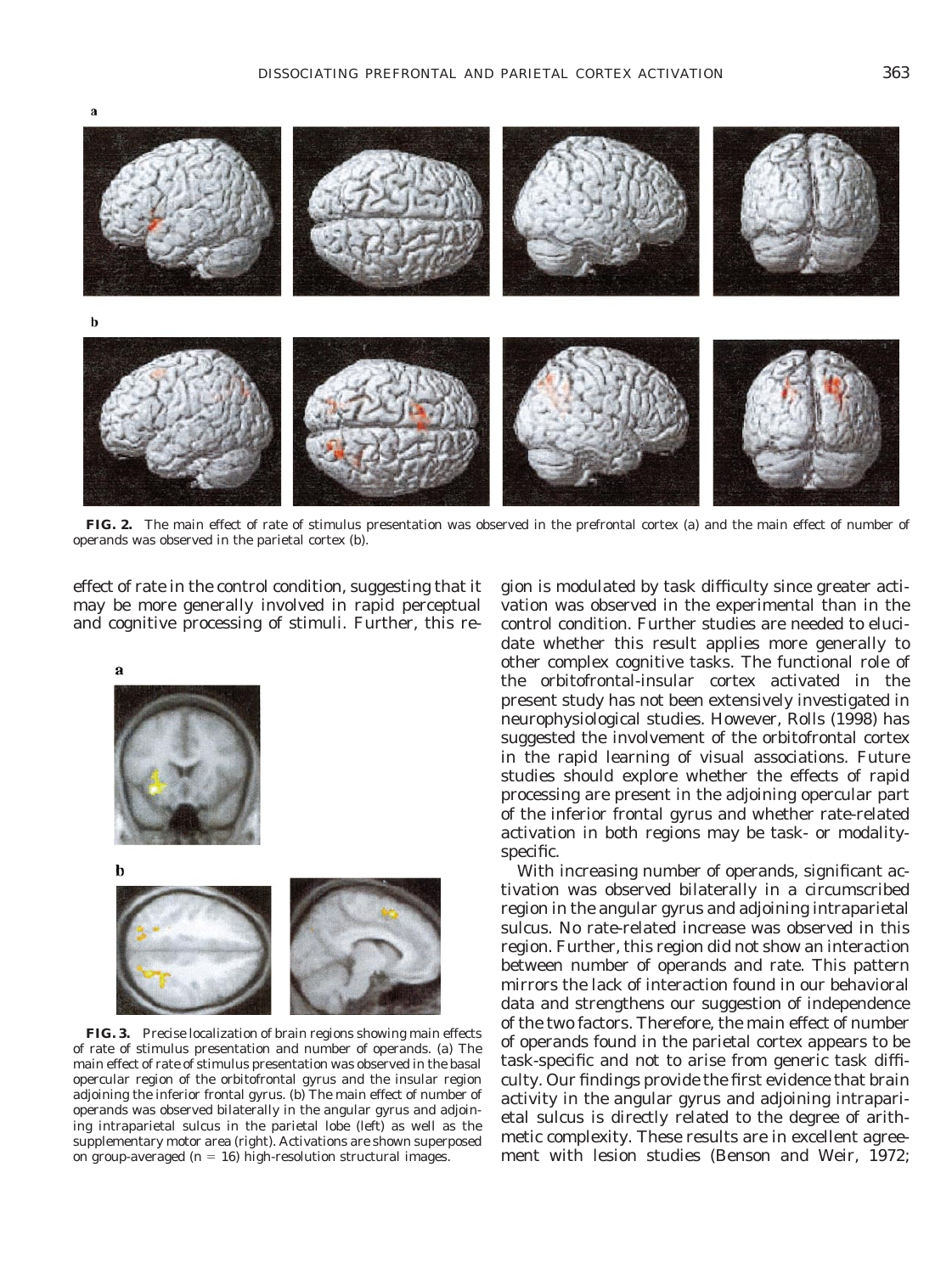

**FIG. 4.** Activation time series (solid black line) for each of the four factors (3-s ISI, 2 operands; 3-s ISI, 3 operands; 6-s ISI, 2 operands; 6-s ISI, 3 operands) are shown. These time series show the main effect of rate in the left inferior frontal cortex and the main effect of operand in the left and right parietal cortex. The expected response is shown as a dashed line.

Henschen, 1920; McCarthy and Warrington, 1988; Takayama *et al.,* 1994; Warrington, 1982; Whalen, 1997).

Significant activation related to number of operands was also observed in the left pre-SMA. This activation is anterior to the anterior commissure and may reflect preparation for motor output that accompanies multistage numerical computations during the three-operand condition. The three- and two-operand condition RTs differed by more than 850 ms. The increase in pre-SMA activation may reflect the longer duration of the motor preparatory activity in the three-operand, compared to the two-operand, condition. Electrophysiological recordings have consistently implicated the SMA and pre-SMA during motor preparation (Tanji and Mushiake, 1996). The pre-SMA activation in the present study appears to be related more to the state of preparedness to select a motor response than to motor preparation per se, as has been found during an fMRI study of delay-related activation during working memory (Petit *et al.,* 1998).

In our three-operand addition and subtraction problems, it is unlikely that subjects are simply retrieving addition and subtraction facts, since there is nearly an infinite combination of three-operand possibilities. In other words, they must *compute* the answer. Thus, our data provide the best evidence to date that very localized regions of the parietal lobe are specifically involved in arithmetic computation. Because the angular gyrus is also activated by a number of other tasks, e.g., working memory (Smith and Jonides, 1997) and language (Crozier *et al.,* 1999; Jessen *et al.,* 1999) it will be important in future research to address the precise characteristics of the computations performed by this region. Future research will investigate the neural bases of arithmetic processing deficits in individuals with neurodevelopmental disorders known to affect mathematical skills (Curfs *et al.,* 1989; Rovet *et al.,* 1994).

#### **REFERENCES**

- Benson, D. F., and Weir, W. F. 1972. Acalculia: Acquired anarithmetia. *Cortex* **8:** 465–472.
- Burbaud, P., Camus, O., Guehl, D., Bioulac, B., Caille, J. M., and Allard, M. 1999. A functional magnetic resonance imaging study of mental subtraction in human subjects. *Neurosci. Lett.* **273:** 195– 199.
- Burbaud, P., Degreze, P., Lafon, P., Franconi, J. M., Bouligand, B., Bioulac, B., Caille, J. M., and Allard, M. 1995. Lateralization of prefrontal activation during internal mental calculation: A functional magnetic resonance imaging study. *J. Neurophysiol.* **74:** 2194–2200.
- Cohen, J. D., MacWhinney, B., Flatt, M., and Provost, J. 1993. PsyScope: A new graphic interactive environment for designing